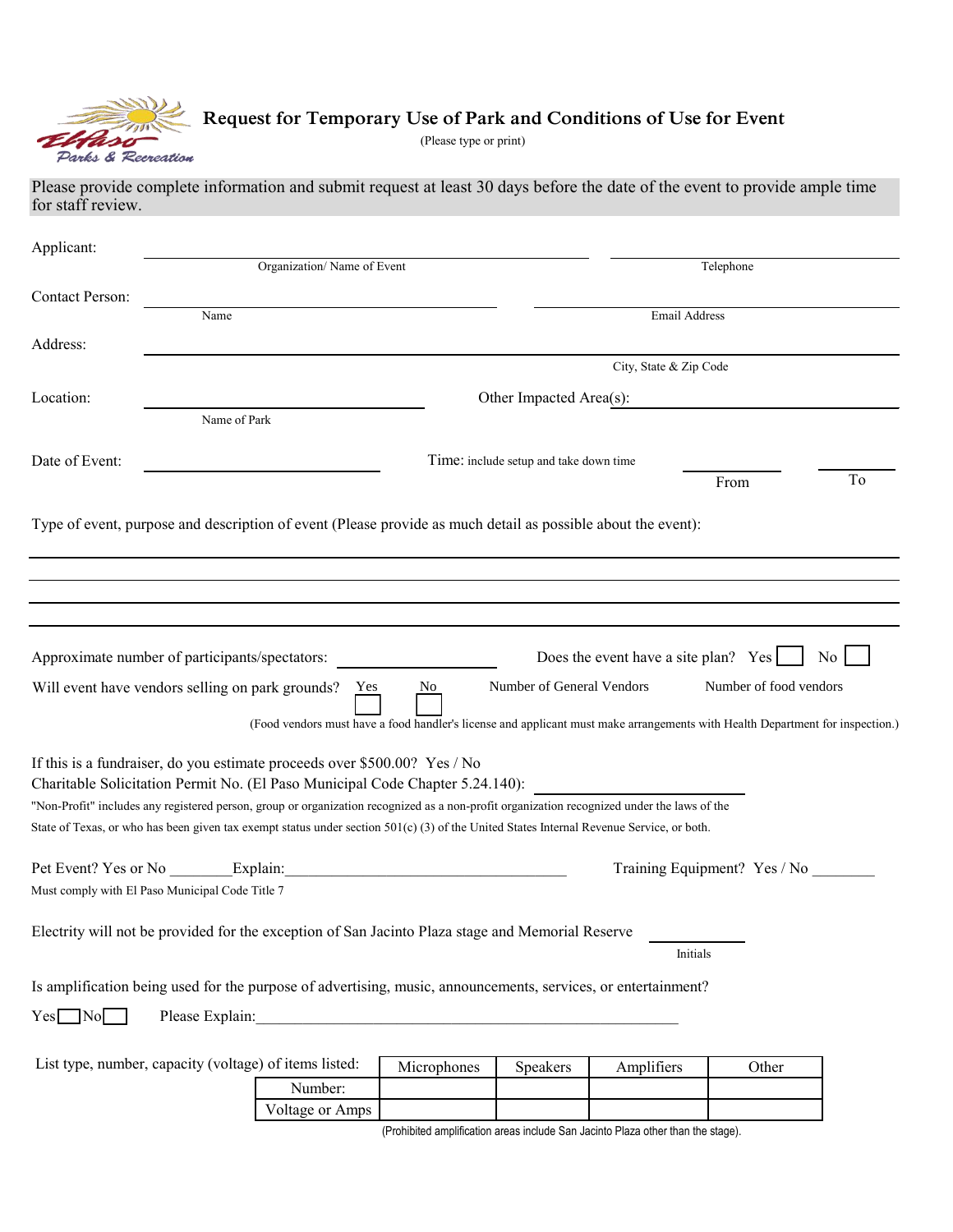**NOTICE:** The permittee shall comply with all permit requirements and conditions and with all applicable law and ordinances, including but not limited to the City's noise Ordinance, Chapter 9.40 of this code. No amplification permits will be granted between the hours of 10:00 p.m. - 7:00 a.m. that are within residential real property or at an institution, business or facility with sleeping facilities. Prohibited areas include San Jacinto Plaza (other than on stage).

**Release:** In consideration of the permit for use of park and other conditions of use, it is understood that the applicant(s) contained herein do hereby release and discharge the City, and its respective officers, directors, agents, and employees, jointly and severally, from any and all liability for illness, injuries and damages that may be suffered which arise out of or result from participation in this event. I understand Parks and Recreation will not be responsible for any lost, damaged or missing equipment.

Signature of Applicant Date

**Please Note:** If the event is designed to be held by or for any person other than the Applicant, the Applicant shall attach a written communication from the person authorizing the Applicant to request use of the park.

\*Vendors that have met Liability Insurance Requirements: EPS Game Doctor - 915-861-2918 Las Vegas Party Rentals- 915-667-0648 L & L Tent & Party Rentals - 915-525-0224 Ninja Jump - 915-544-5568 InterXtreme - 915-433-0098 Rolling Video - 915-240-8206 Sarabia's Portable Jons- 915-544-9022 Sun City Party Rentals- 915-252-2998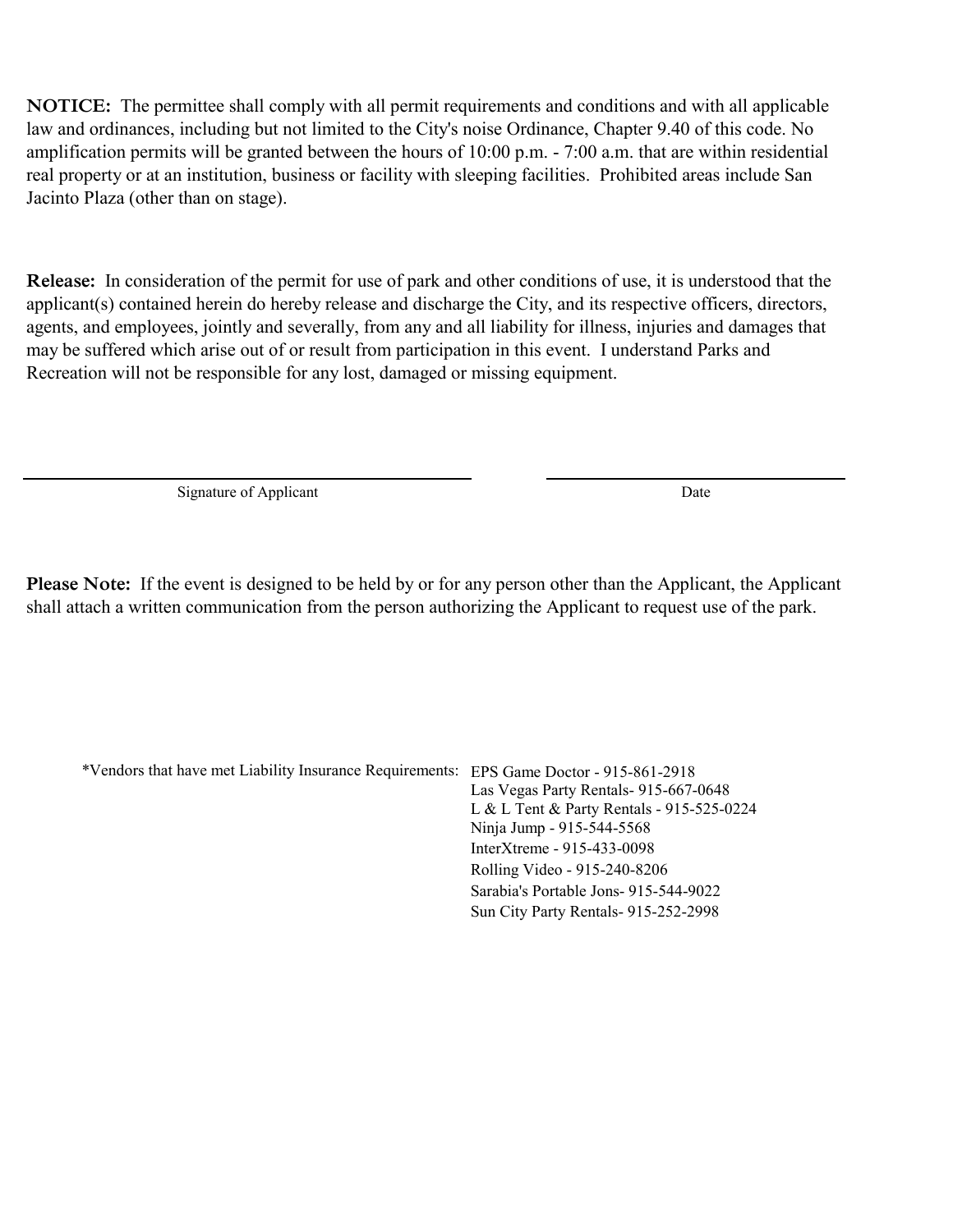## **Please complete the below checklist in its entirety.**

| (Specify quantity. If an item does not apply to your event, check the box labeled N/A) |            |                |     |                                                                            |  |  |  |  |
|----------------------------------------------------------------------------------------|------------|----------------|-----|----------------------------------------------------------------------------|--|--|--|--|
|                                                                                        | <b>YES</b> | N <sub>O</sub> | N/A | <b>DETAILS</b>                                                             |  |  |  |  |
| Tents                                                                                  |            |                |     | Size:<br>Tent Vendor<br>Qty:                                               |  |  |  |  |
| Grills                                                                                 |            |                |     | Charcoal<br>Propane<br>Qty:                                                |  |  |  |  |
| Chairs                                                                                 |            |                |     | Vendor if applicable<br>Qty:                                               |  |  |  |  |
| Tables                                                                                 |            |                |     | Vendor if applicable<br>Qty:                                               |  |  |  |  |
| Open to the Public                                                                     |            |                |     | <b>Entrance Fee \$</b>                                                     |  |  |  |  |
| Food to the Public                                                                     |            |                |     | Explain:                                                                   |  |  |  |  |
| <b>Portable Restrooms</b>                                                              |            |                |     | Vendor:<br>Qty:                                                            |  |  |  |  |
| Asking permission to stake into the<br>ground                                          |            |                |     | Explain:                                                                   |  |  |  |  |
| Jumping Balloons*                                                                      |            |                |     | Qty:<br>Vendor:                                                            |  |  |  |  |
| Other: Obstacle course bungee, rock<br>climb, mechanical rides, etc.                   |            |                |     | Vendor:<br>Qty:                                                            |  |  |  |  |
| Other Entertainment: Face painting,<br>clowns, Bands, Dance Group                      |            |                |     | Qty:                                                                       |  |  |  |  |
| <b>Informational Booths</b>                                                            |            |                |     | Type<br>Qty:<br>Entertainment, non-profit or for profit?                   |  |  |  |  |
| <b>Distributed Flyers</b>                                                              |            |                |     | Explain                                                                    |  |  |  |  |
| Non-Profit/Tax Exempt                                                                  |            |                |     | $501(c)(3)$ Form Required with application.<br>Initial<br>$\mathbf{X}$     |  |  |  |  |
| Will news Media be Present                                                             |            |                |     | Explain:                                                                   |  |  |  |  |
| Will event have signs at the Park                                                      |            |                |     | Explain:                                                                   |  |  |  |  |
| <b>Special Requests</b>                                                                |            |                |     | Explain:                                                                   |  |  |  |  |
| Is Electricty needed<br>(Only San Jacinto Plaza Location)                              |            |                |     | Explain:                                                                   |  |  |  |  |
| Alcohol                                                                                |            |                |     | Explain:<br>* Special Requirements, approvals and additional fees apply* X |  |  |  |  |
| Will event have filming to promote a<br>business or service                            |            |                |     | Initial<br>Explain:                                                        |  |  |  |  |
| Clean up plan for setup, during and after the event:                                   |            |                |     |                                                                            |  |  |  |  |